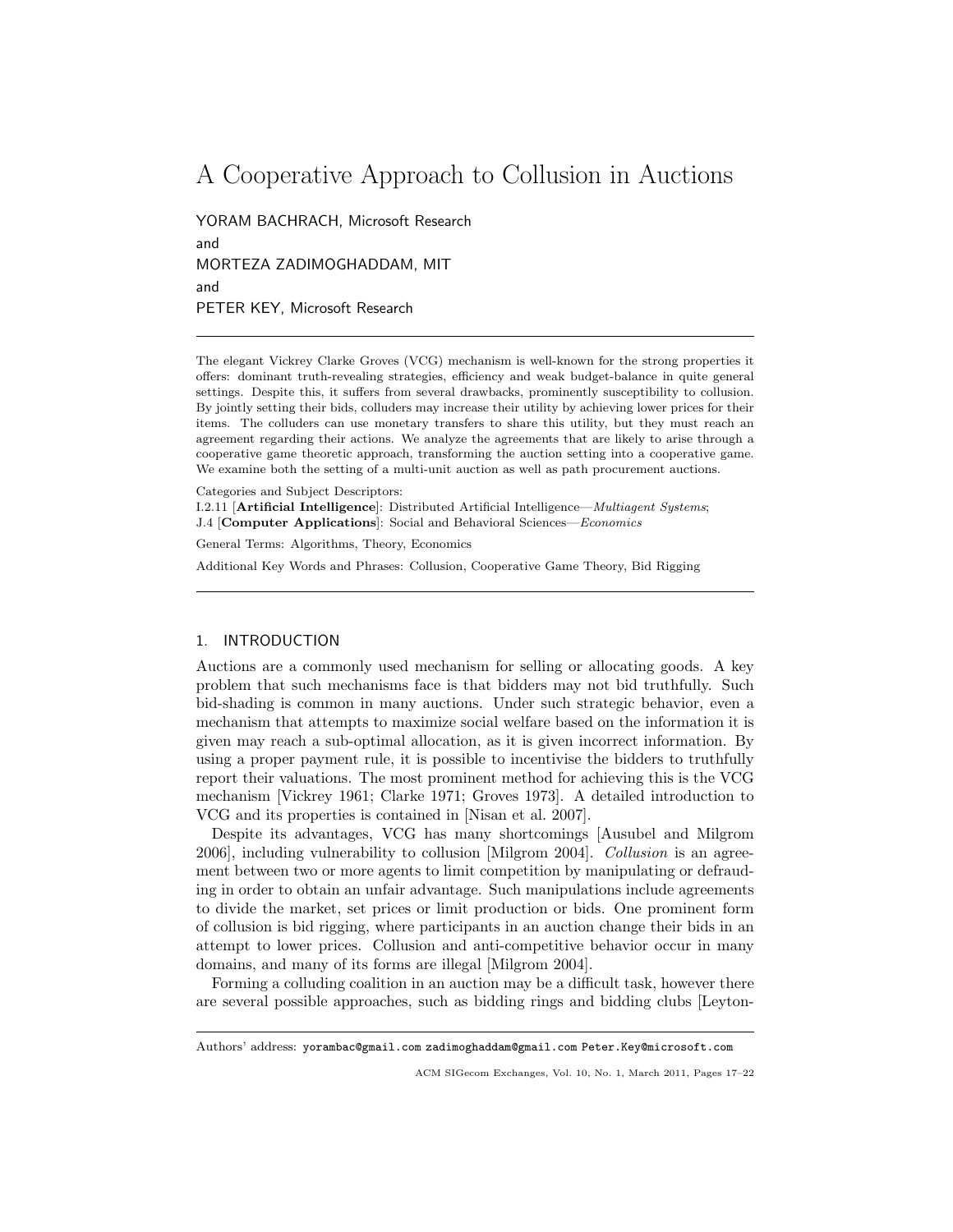#### 18 • Y. Bachrach, M. Zadimoghaddam, P. Key

Brown et al. 2002; 2000]. We consider forming a colluder coalition when the colluders can form binding agreements and under the simplifying assumption that the colluders have information regarding the valuations of the other colluders and the other participants. Obviously, in real life situations there is likely to be much uncertainty regarding the valuations, however in some cases a certain subset of the agents may be better informed and may wish to collude in the auction.

We focus on the agreements regarding sharing the gains from collusion, using solution concepts from cooperative game theory. Specifically, we consider collusion in multi-unit auctions [Bachrach 2010] and in path procurement auctions [Bachrach et al. 2010] under the Vickrey-Clarke-Groves (VCG) mechanism.

In a multi-unit domain there are multiple *identical* items to be allocated. Each agent thus only cares about the number of items she receives. We assume free disposal, so agents always value obtaining more items at least as much as obtaining less items. Agents can thus express their preferences as a valuation function mapping the number of items they obtain to their valuation for this quantity of items. In path procurement auctions, a buyer procures a path from a source s to a target t in a graph  $G = (V, E)$ . Each edge  $e_i \in E$  is owned by  $a_i$ , who incurs a cost  $c_i$  when her edge is used. The cost  $c_i$  is known only to  $a_i$ . The buyer must compensate edges on the chosen path for their costs.

Given the agents' preferences a mechanism can take the optimal decision: in multi-unit auctions, given the valuation functions, the mechanism can use the optimal allocation; in path procurement auctions, given the true edge costs the mechanism can find the path of minimal costs. However, this information is private and known only to the agents and their reports may be viewed as bids in an auction. Agents may bid strategically, misreporting their valuation functions to achieve a better outcome for themselves. The VCG scheme is the canonical method for incentivising the agents to bid truthfully (reveal their true valuation function). Although in VCG auctions any single agent is incentivised to truthfully reveal her valuation function, *collusion* might still be beneficial: *several* agents may agree to misreport their valuations in a coordinated way, and split the gains from this manipulation.

We analyze how the colluders might share the gains from such a manipulation using cooperative game theory, modeling the domain as a coalitional game called the collusion game. We examine the possible agreements using solutions such as the Shapley value [Shapley 1953] and the core [Gillies 1953]. We show that in multiunit auctions where the marginal valuations are diminishing the colluders can form stable agreements and can even split the gains in a "fair" manner. On the other hand, in path procurement auctions, there are cases where the colluders cannot form long-lasting agreements, providing a barrier against collusion.

#### 2. THE MODEL

Consider a multi-unit auction, where the auctioneer offers to sell  $t$  identical items to *n* bidders,  $\{1, \ldots, n\}$ . Each bidder *i* has a certain valuation to any number of items she receives, given by a function  $v_i : \mathbb{N} \cup \{0\} \to \mathbb{R}$  which maps the number of units to the utility to that bidder. We denote the marginal value of the  $j$ 'th item to agent i as  $m_i(i) = v_i(i) - v_i(i-1)$ . We assume free disposal, so for any  $k > i$ we have  $v_i(k) > v_i(j)$ . We say the auction has diminishing marginal valuations if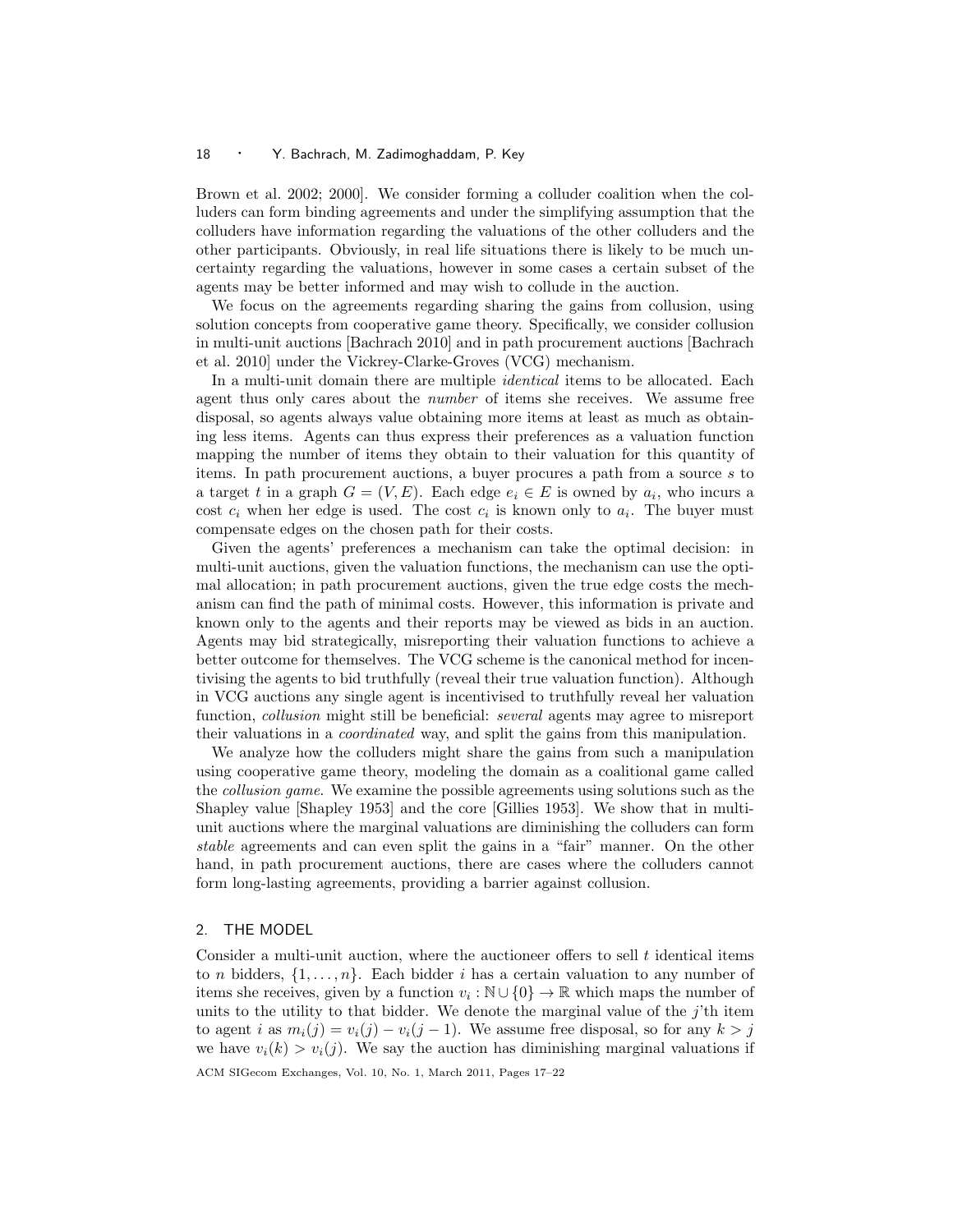for any agent i and number of items j,  $v_i(j+2)-v_i(j+1) \le v_i(j+1)-v_i(j)$ . Since items are identical, an allocation simply maps an agent to the number of items she receives, so it is a vector of quantities  $q = (q_1, \ldots, q_n)$  such that  $\sum_{i=1}^n q_i = t$ . Given an allocation  $q$ , we denote the total utility the allocation  $q$  generates as  $f(q) = \sum_{i=1}^{n} v_i(q_i)$ . The total utility can be expressed as the following sum of marginal utilities:  $f(q) = \sum_{i=1}^{n} \sum_{j=1}^{q_i} m_i(j)$ .

Denote the marginals list for agent i as  $m_i = (m_i(1), \ldots, m_i(t))$ . Given functions  $v_1, \ldots, v_n$  of the bidders, we can compute the optimal allocation of items, maximizing  $f(q)$ . However, the  $v_i$  functions (or the marginal lists  $m_i$ ) are private information of the bidders. In such settings, the Vickrey-Clarke-Groves (VCG) mechanism can be used to induce truthfulness. VCG chooses the optimal allocation according to the reported valuations, and charges each agent its impact on the social welfare of the others. When the marginal valuations are diminishing, a greedy approach finds the optimal allocation. This method obtains a list of marginal utilities for each of the bidders. It then sorts these lists, from highest to lowest, but keeps track of the agent from which the marginal originated from. When computing an optimal allocation for t items, it takes the first t items in the sorted lists, and assigns items to the agents from which these marginals originated from.

Given two marginal lists,  $m_i = (m_i(1), \ldots, m_i(t))$  and  $m_j = (m_j(1), \ldots, m_j(t))$ we denote the concatenated list  $(m_i, m_j) = (m_i(1), \ldots, m_i(t), m_j(1), \ldots, m_j(t)).$ Given a marginal list m, we denote the sorted list as  $m<sub>s</sub>$ . Given two marginal lists  $(m_i, m_j)$ , we can concatenate them and sort the concatenated list to obtain  $(m_i, m_j)$ , and denote  $(m_i, m_j)_s = (m_i \cup m_j)_s$ . Given a subset C of agents, we denote the sorted set of marginals of all the agents as  $m_s^C = (\cup_{i \in C} m_i)_s$  (i.e. the marginal list generated by concatenating all the marginal lists and sorting the resulting list). We denote the sorted list or marginals of all the users *except* user j as  $m_s^{-j}$  =  $(\cup_{i\in C\setminus\{j\}}m_i)_s$ . We denote the sorted marginals of all the agents that are not in C as  $m_s^{-C} = (\cup_{i \notin C} m_i)_s$ . Using this notation we can easily express the VCG prices. Denote sorted list of marginals for all the users except i as  $m_s^{-i} = (b_1, b_2, \ldots b_{(n-1)t}).$ We note that the optimal allocation for  $N \setminus \{i\}$  has a social welfare of  $\sum_{i=1}^{t} b_i$ . When agent *i* is present, the algorithm uses the full marginals list  $m_s^N = (a_1, a_2, \dots, a_{nt})$ . The VCG payment for i is thus  $q_i$  marginals in  $m_s^{-i}$  starting from position  $t - q_i$ .

One possible manipulation is designating a single agent from the coalition of colluders as the proxy agent, and making sure the proxy agent obtains the number of items allocated to the coalition under truthful revelation. All the marginals of the non-proxy colluders are set to 0. Denote the colluders  $C = \{1, 2, \ldots, r\}$  with marginal lists  $m_1, \ldots, m_r$ , and the non-colluders  $\{r+1, r+2, \ldots, n\}$  with marginals  $m_{r+1}, \ldots, m_n$ . Each marginal list  $m_i$  has t values  $m_i(1), \ldots, m_i(t)$  and we denote the marginal functions reported by the colluders as  $m^{C'} = (m'_1, \ldots, m'_r)$ . The following is the optimal manipulation when the valuation functions are diminishing.

- (1) Compute  $q_C$ , the number of items given to C's members under truthful bids.
- (2) Compute  $m_s^C$  the sorted marginals list for the entire colluder coalition.
- (3) Designate agent 1 as the proxy agent, and construct her marginal list as the first  $q_C$  values of  $m_s^C$  and 0 for any marginal beyond that point: for any  $i \leq q_C$ have  $m_1(i) = m_s^C(i)$ , and for any  $i > q_C$  have  $m_1(i) = 0$ .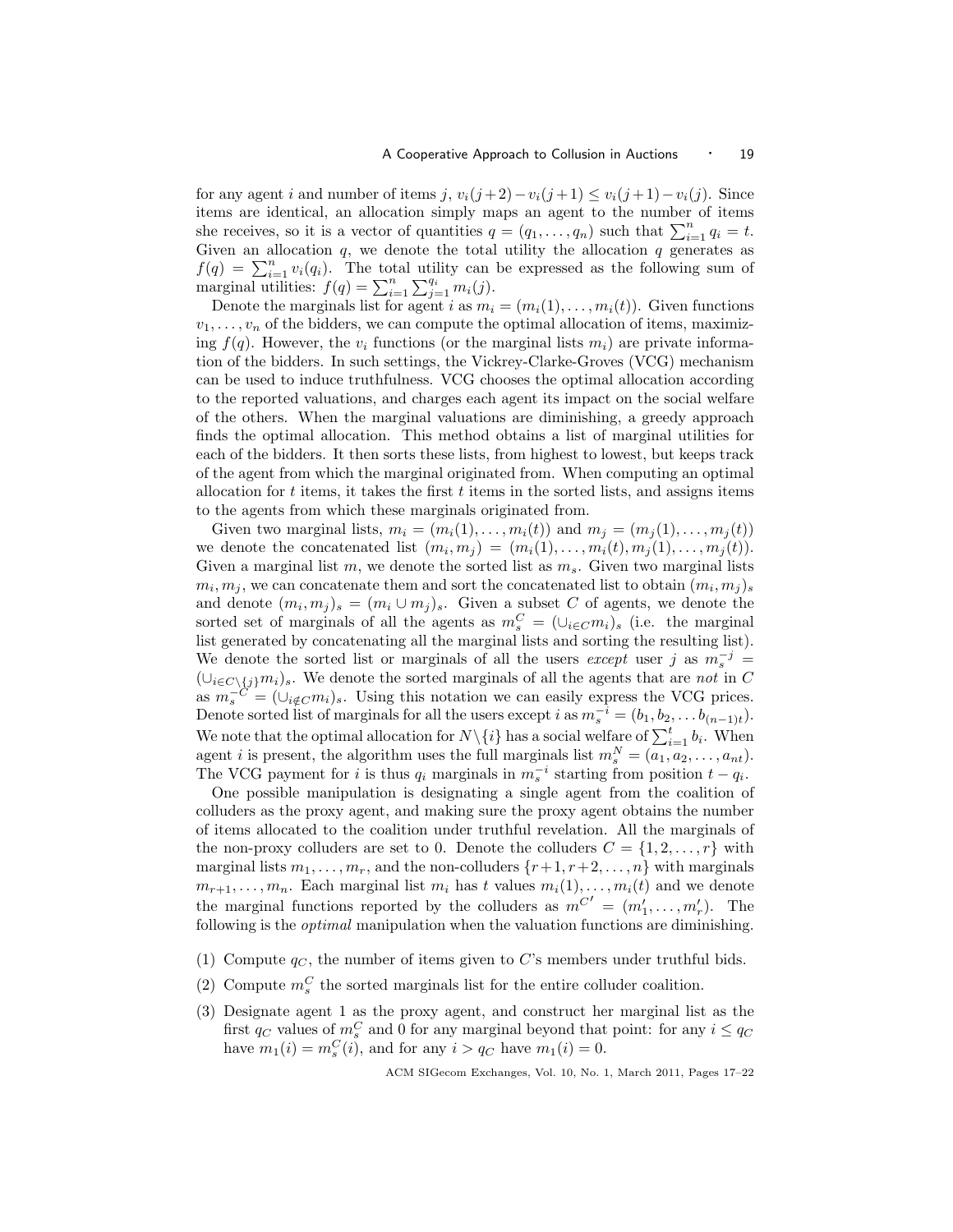(4) The marginals for all the non-proxy colluders j are 0:  $m_i(l) = 0$  for any  $j \neq 1$ .

## 3. THE COLLUSION GAME

Consider a multi-unit auction of t items, with n agents and a subset  $C \subseteq N$ , who decide to collude. Under truthful revelation, the VCG mechanism results in the allocation  $q^t = (q_1^t, \ldots, q_n^t)^{-1}$ , and payments  $p_1^t, \ldots, p_n^t$ , so the coalition  $C$  as a whole obtains a certain utility:  $u^t(C) = \sum_{i \in C} u_i = \sum_{i \in C} v_i(q_i^t) - p_i^t$ . If the agents in C decide to collude, they can use *optimal manipulation*, changing the allocation to  $q^* = (q_1^*, \ldots, q_n^*)$  and the payments to  $p_1^*, \ldots, p_n^*$ . Under the optimal manipulation, the total number of items C receives does not change, i.e  $q^t(C) = q^*(C)$  where  $q^t(C) = \sum_{i \in C} q_i^t$  and  $q^*(C) = \sum_{i \in C} q_i^*$ . However, the total payment made by the coalition drops, i.e.  $p^t(C) \geq p^*(C)$  where  $p^t(C) = \sum_{i \in C} p_i^t$  and  $p^*(C) = \sum_{i \in C} p_i^*$ . The proxy agent can then distribute the items similarly to their distribution under the truthful bids, resulting in colluder i obtaining  $q_i^t$  items. The proxy agent is the only colluder who has makes a non-zero payment to the mechanism. The colluders must then make intra-coalition monetary transfers, which determine their utility. Thus, the coalition, as a whole, generates the following utility to its members  $u^*(C) = \sum_{i \in C} v_i(q_i) - \sum_{i \in C} p_i^*$ . We define a coalitional game, based on this utility.

Definition 3.1 The Collusion Game. Given a VCG multi-unit auction of  $t$  items for agents  $N = \{1, 2, ..., n\}$  with marginal functions  $m_1, ..., m_n$ , we define the value  $v(C)$  of a coalition  $C \subseteq N$  as <sup>2</sup>:  $v(C) = u^*(C)$ .

Once the coalitional game is defined, we can focus on determining how the total utility generated by the colluders can be shared amongst the members. Monetary transfers allow any distribution of the utility, regardless of how the items are allocated. Cooperative game theory offers solution concepts, predicting which agreements are likely between the colluders. When the marginal valuation functions are diminishing the above collusion game is convex. Due to the convexity of the game, it always has a non-empty core and there is a simple polynomial algorithm that finds core imputations. Also, the Shapley value which is widely considered a "fair" solution, is in the core. Thus, the colluders can share their gains from the manipulation in a stable and "fair" manner <sup>3</sup>. This makes collusion a significant problem in such auctions. Our results regarding "optimal collusion" are similar to merging in weighted voting games [Bachrach and Elkind 2008; Aziz and Paterson 2009]. This attack operates similarly to the techniques discussed regarding false name proofness and self enforcing collusion [Yokoo et al. 2005; Conitzer and Sandholm 2006].

Although the Shapley value is a fair and stable agreement for the colluders, the colluders must be able to tractably compute it to make it an appealing agreement for them. A multi-unit auction where all of the marginal functions  $m_i$  are identical except for a *constant* number b of agents,  $a_1, \ldots, a_b$  who have a different marginal function is called a b-bounded collusion domain. In a b-bounded collusion domain,

<sup>&</sup>lt;sup>1</sup>The subscript  $t$  stands for truthful.

<sup>&</sup>lt;sup>2</sup>In this definition v maps a coalition to the utility they achieve, so v denotes the characteristic function, not to be confused with  $v_i(q_i)$  which is a valuation of a number of items.  $3$ We mean "fair" for the colluders, of course. Collusion is very *unfair* for the auctioneer.

ACM SIGecom Exchanges, Vol. 10, No. 1, March 2011, Pages 17–22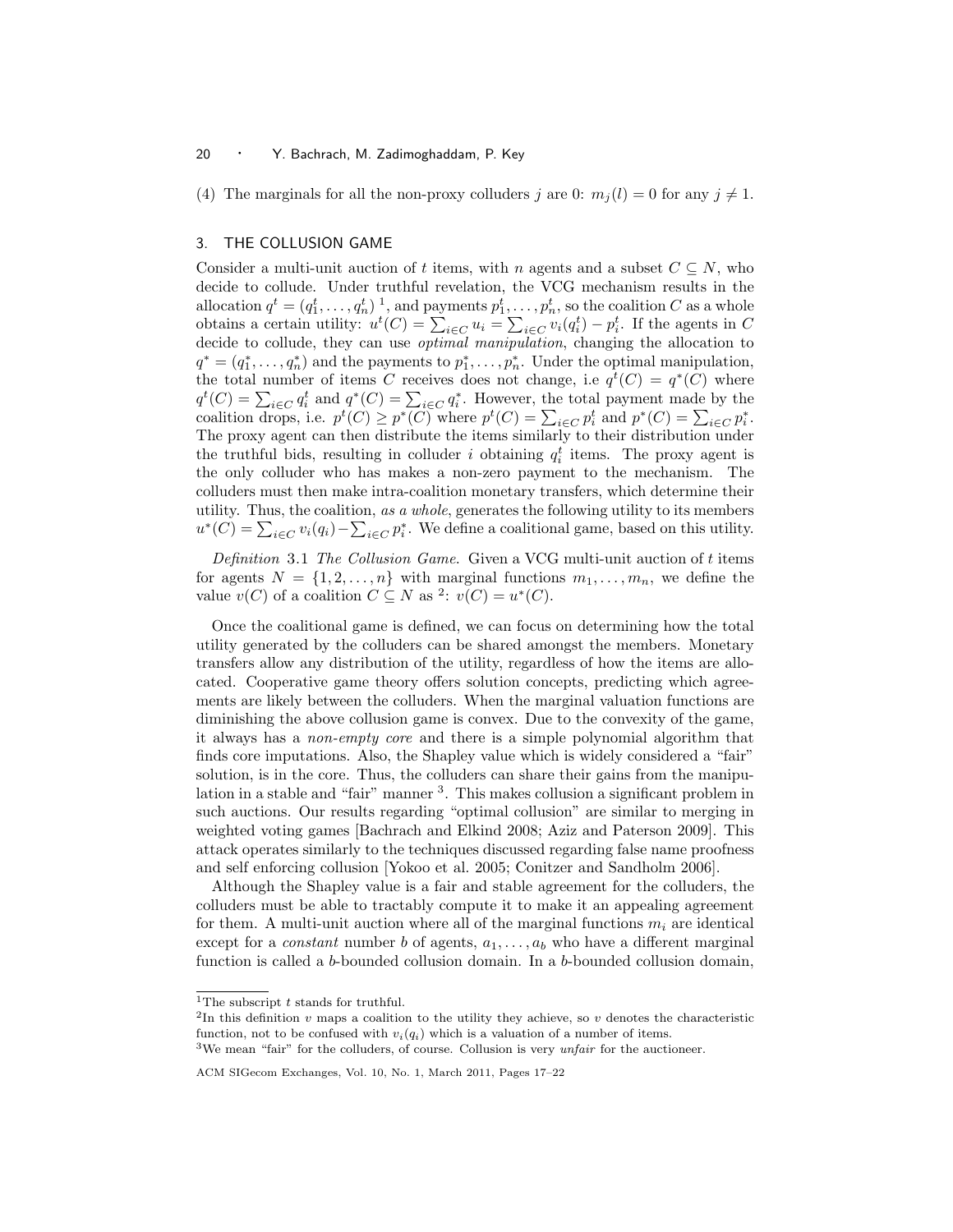the Shapley value can be computed in polynomial time, and testing whether a given imputation is in the core can also be performed in polynomial time.

In collusion games, a change in the number of available items can affect the agent's power (or share of the gains) in the game, similarly to the fact that changes to the quota in weighted voting games have also been shown to influence power [Zuckerman et al. 2008]. The optimal collusion scheme allows colluders to compute and form stable collusion agreements due to the nature of the auction.

## 4. PATH PROCUREMENT AUCTIONS

The VCG mechanism can also be used in path procurement auctions (PPAs) where the buyer procures edges  $P \subseteq E$  forming an  $s - t$ -path from a set of agents, each owning an edge in the graph. Each agent has a cost  $c_i$  that it incurs if its edge is used by the buyer and the mechanism asks each  $e_i$  to provide a bid  $b_i$  for using the edge. If the agent is truthful, she would report  $c_i$ . Given the edges' true costs, one can find the minimal cost  $s-t$ -path, but the costs are private information. Again, VCG can be used to induce truthfulness. Let  $G = (V, E)$  be a path procurement domain, with cost  $c_i$  for edge  $e_i \in E$ , and let  $b_i$  be the bid of  $e_i$ . Denote the minimal cost path (according to the declared  $b_i$ 's) as  $(e_{i_1}, e_{i_2}, \ldots, e_{i_x})$  (of x edges), and let the optimal path not including  $e_i$  be  $e_{j_1}, e_{j_2}, \ldots, e_{j_y}$  (of y edges). Under a VCG auction, if  $e_i$ is on the chosen path, the payment to  $e_i$ 's owner is  $p_i = \sum_{s=1}^y b_{j_s} - \sum_{s=1}^x b_{i_s} + b_i$ , otherwise  $p_i = 0$ . We call an edge coalition *simple* if it only contains edges on the optimal (minimal cost)  $s - t$ -path or if it only contains edges on a single simple suboptimal  $s - t$ -path. The optimal collusion scheme for simple edge coalitions is where all colluders bid a zero cost for using their edges.

It is possible to define the cooperative collusion game for PPAs as well. We examine a subset  $C \subseteq N$ , who may decide to collude. Under truthful bidding, VCG chooses path  $r_1 = (e_{i_1}, e_{i_2}, \ldots, e_{i_x})$  and payments  $p_1^t, \ldots, p_n^{t-4}$ . If the agents in C decide to collude, they can form a coalition and use a collusion scheme. Denote the chosen path under the optimal manipulation as  $r^* = (e_1^*, \ldots, e_z^*)$  and the payments under the manipulation  $p_1^*, \ldots, p_n^*$ . The coalition members gain payments, but the members on the chosen path,  $C \cap r^*$ , also incur the cost of their edges. Thus, the utility of the colluder coalition C is:  $u^*(C) = \sum_{i \in C} p_i^* - \sum_{i \in C \cap r^*} c_i$ . Using monetary transfers, the coalition's utility can be distributed among its members in any way they choose. The collusion game for PPAs is defined as follows.

Definition 4.1 Path Procurement Collusion Game. Given a VCG PPA, the value  $v(C)$  of a coalition  $C \subseteq N$  is:  $v(C) = u^*(C)$ .

When a coalition forming an  $s - t$ -cut colluders, it can obtain any desired price from the auctioneer, so its value is unbounded. However, as opposed to the collusion game for multi-unit auctions with diminishing marginal valuations, the collusion game for PPAs is not always convex. Thus, there are some instances with an empty core. When the core is empty, the colluders have no stable way of sharing their gains, so although there are beneficial manipulations, the colluders are less likely to agree on the monetary transfer. This can serve as a barrier against collusion. Although the core of a PPA collusion game may be empty, if the colluder set is

 ${}^{4}$ The subscript t stands for truthful.

ACM SIGecom Exchanges, Vol. 10, No. 1, March 2011, Pages 17–22